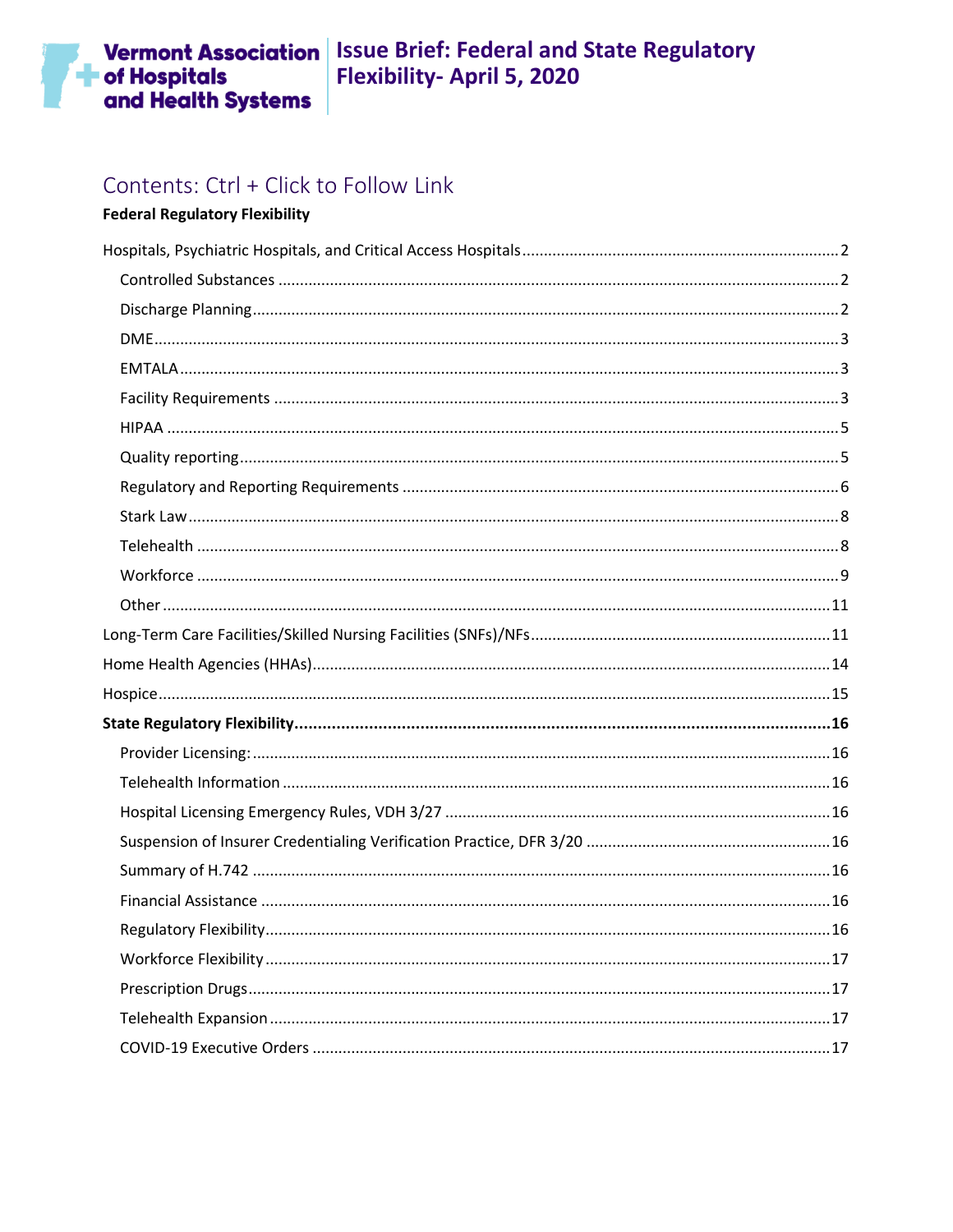

## **Federal Regulatory Flexibility**

**In effect as of 3/1/20 for Vermont without further action.**

**The information provided below is from the following:**

- **[COVID-19 Emergency Declaration Blanket Waivers for Health Care Providers](https://www.cms.gov/files/document/summary-covid-19-emergency-declaration-waivers.pdf) updated 4/3/20**
- **[Hospitals: CMS Flexibilities to Fight COVID-19](https://www.cms.gov/files/document/covid-hospitals.pdf)**
- **Interim Final Rule—[Medicare and Medicaid Programs; Policy and Regulatory Revisions in](https://www.cms.gov/files/document/covid-final-ifc.pdf)  [Response to the COVID-19 Public Health Emergency](https://www.cms.gov/files/document/covid-final-ifc.pdf)**

**NOTE:** VAHHS has and will continue to submit multiple waivers on behalf of our hospitals and health systems, nursing homes, home health and hospice agencies, and health care providers. If you have provisions you need in the waiver, please contact [devon@vahhs.org.](mailto:devon@vahhs.org)

## **Hospitals, Psychiatric Hospitals, and Critical Access Hospitals**

### <span id="page-1-1"></span><span id="page-1-0"></span>**CONTROLLED SUBSTANCES**

DEA worked in consultation with HHS to allow DEA-registered practitioners to begin issuing prescriptions for controlled substances to patients for whom they have not conducted an in-person medical evaluation. DEA-registered practitioners may continue this telemedicine practice for as long as the designation is in effect, if all required conditions are met:

The prescription is issued for a legitimate medical purpose by a practitioner acting in the usual course of his/her professional practice

The telemedicine communication is conducted using an audio-visual, real-time, two-way interactive communication system.

The practitioner is acting in accordance with applicable Federal and State law.

Provided the practitioner satisfies these requirements, the practitioner may issue the prescription using any of the methods of prescribing currently available adhering to DEA regulations, including issuing a prescription electronically or by calling in a prescription to the pharmacy.

[Substance Abuse and Mental Health Services Administration \(SAMHSA\) guidance](https://www.samhsa.gov/sites/default/files/otp-guidance-20200316.pdf) allowing states and provider to request exceptions to SAMHSA's limits on amounts of take-home medication for treatment of opioid use disorder.

## <span id="page-1-2"></span>**DISCHARGE PLANNING**

**Detailed Information Sharing for Discharge Planning for Hospitals and CAHs.** CMS is waiving the requirement 42 CFR §482.43(a)(8), §482.61(e), and §485.642(a)(8) to provide detailed information regarding discharge planning. CMS is maintaining the discharge planning requirements that ensure a patient is discharged to an appropriate setting with the necessary medical information and goals of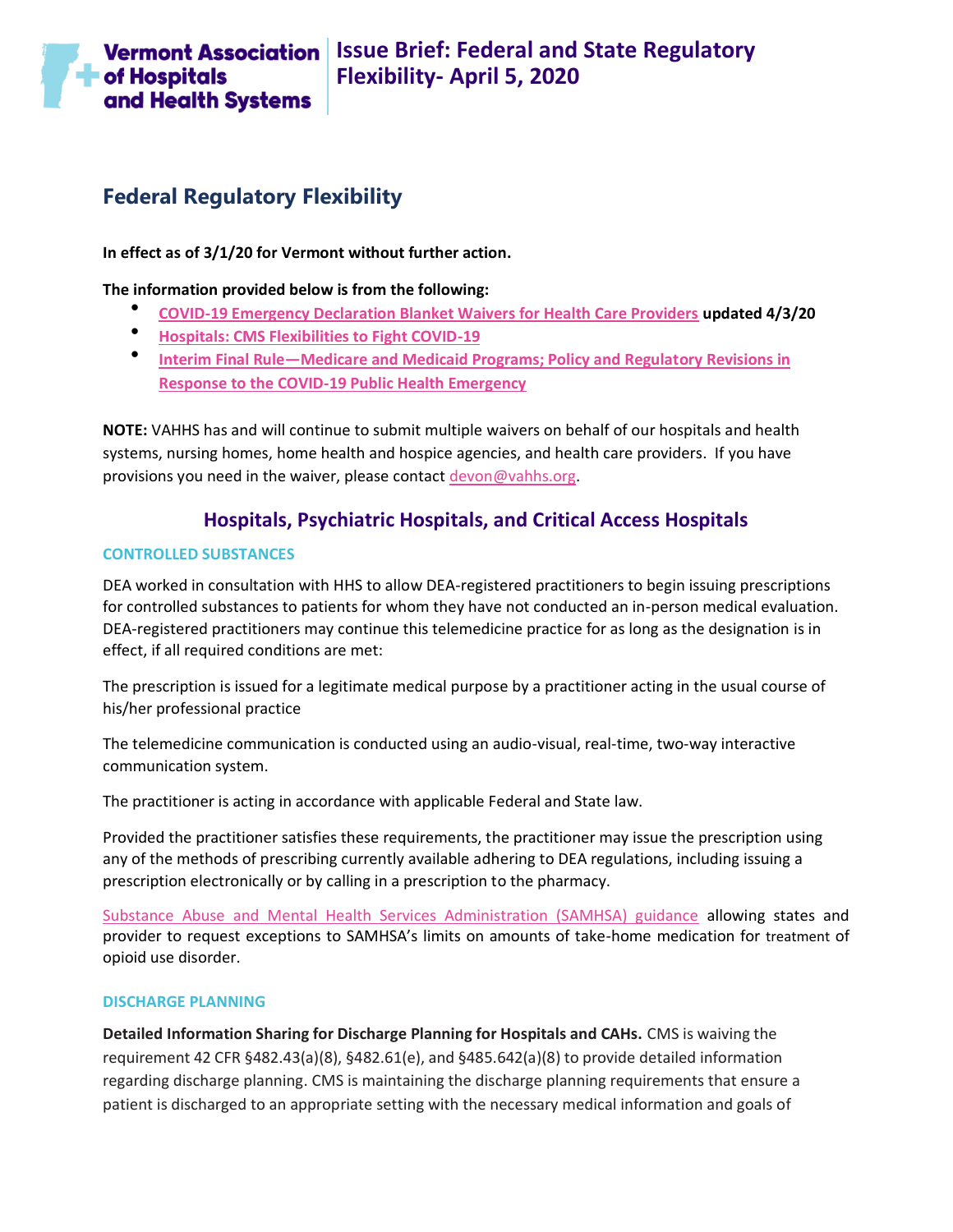**Vermont Association** Issue Brief: Federal and State Regulatory **Flexibility- April 5, 2020**  and Health Systems

care as described in 42 CFR §482.43(a)(1)-(7) and (b).

**Limiting Detailed Discharge Planning for Hospitals.** CMS is waiving all the requirements and subparts at 42 CFR §482.43(c) related to post-acute care services so as to expedite the safe discharge and movement of patients among care settings, and to be responsive to fluid situations in various areas of the country. CMS is maintaining the discharge planning requirements that ensure a patient is discharged to an appropriate setting with the necessary medical information and goals of care as described in 42 CFR §482.43(a)(1)-(7) and (b). CMS is waiving:

- §482.43(c)(1): Include in the discharge plan a list of HHAs, SNFs, IRFs, or LTCHs that are available to the patient.
- §482.43(c)(2): Inform the patient or the patient's representative of their freedom to choose among participating Medicare providers and suppliers of post-discharge services.
- §482.43(c)(3): Identify in the discharge plan any HHA or SNF to which the patient is referred in which the hospital has a disclosable financial interest, as specified by the Secretary, and any HHA or SNF that has a disclosable financial interest in a hospital under Medicare.

#### <span id="page-2-0"></span>**DME**

 $\blacksquare$  of Hospitals

**DME:** contractors can waive face-to-face requirement, new physician's order, and/or new medical necessity documentation

**Flexibility for Respiratory Related Devices, Oxygen and Oxygen Equipment, Home Infusion Pumps and Home Anticoagulation Therapy:** Clinicians now have maximum flexibility in determining patient needs for respiratory related devices and equipment and the flexibility for more patients to manage their treatments at home. The current NCDs and LCDs that restrict coverage of these devices and services to patients with certain clinical characteristics do not apply during the public health emergency

### <span id="page-2-1"></span>**EMTALA<sup>1</sup>**

**Emergency Medical Treatment & Labor Act (EMTALA).** CMS is waiving the enforcement of section 1867(a) of the Act. This will allow hospitals, psychiatric hospitals, and critical access hospitals (CAHs) to screen patients at a location offsite from the hospital's campus to prevent the spread of COVID-19, so long as it is not inconsistent with a state's emergency preparedness or pandemic plan.

## <span id="page-2-2"></span>**FACILITY REQUIREMENTS**

**Physical Environment.** CMS is waiving certain requirements under the Medicare conditions of participation at 42 CFR §482.41 and §485.623 to allow for flexibilities during hospital, psychiatric hospital, and CAH surges. CMS will permit non-hospital buildings/space to be used for patient care and quarantine sites, provided that the location is approved by the state (ensuring that safety and comfort for patients and staff are sufficiently addressed) and so long as it is not inconsistent with a state's emergency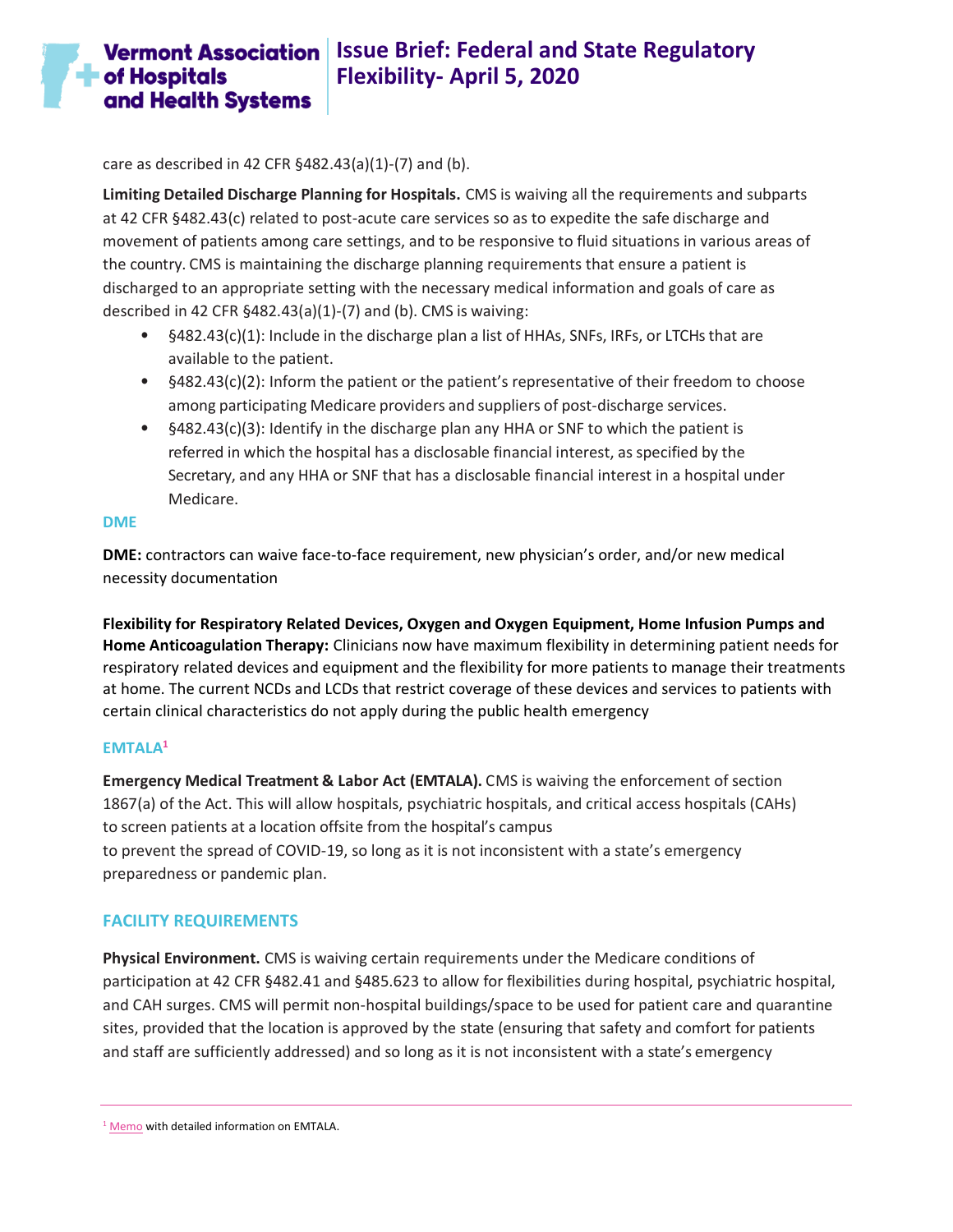## **Vermont Association** Issue Brief: Federal and State Regulatory **Flexibility- April 5, 2020**

preparedness or pandemic plan. This allows for increased capacity and promotes appropriate cohorting of COVID-19 patients.

**Temporary Expansion Locations:** For the duration of the PHE related to COVID-19, CMS is waiving certain requirements under the Medicare conditions of participation at 42 CFR §482.41 and §485.623 and the provider- based department requirements at §413.65 to allow hospitals to establish and operate as part of the hospital any location meeting those conditions of participation for hospitals that continue to apply during the PHE. This waiver also allows hospitals to change the status of their current provider-based department locations to the extent necessary to address the needs of hospital patients as part of the state or local pandemic plan. This extends to any entity operating as a hospital (whether a current hospital establishing a new location or an Ambulatory Surgical Center (ASC) enrolling as a hospital during the PHE pursuant to a streamlined enrollment and survey and certification process) so long as the relevant location meets the conditions of participation and other requirements not waived by CMS. This waiver will enable hospitals to meet the needs of Medicare beneficiaries.

**CAH Status and Location.** CMS is waiving the requirement at 42 CFR §485.610(b) that the CAH be located in a rural area or an area being treated as being rural, allowing the CAH flexibility in the establishment of surge site locations. CMS is also waiving the requirement at §485.610(e) regarding the CAH's off-campus and co-location requirements, allowing the CAH flexibility in establishing temporary off-site locations. In an effort to facilitate the establishment of CAHs without walls, these waivers will suspend restrictions on CAHs regarding their rural location and their location relative to other hospitals and CAHs. These flexibilities may be implemented so long as they are not inconsistent with a state's emergency preparedness or pandemic plan.

**CAH Length of Stay.** CMS is waiving the requirements that CAHs limit the number of beds to 25, and that the length of stay be limited to 96 hours under the Medicare conditions of participation for number of beds and length of stay at 42 CFR §485.620.

**Excluded Inpatient Psychiatric Unit Patients in the Acute Care Unit of a Hospital.** CMS is allowing acute care hospitals with excluded distinct part inpatient psychiatric units to relocate inpatients from the excluded distinct part psychiatric unit to an acute care bed and unit as a result of a disaster or emergency. The hospital should continue to bill for inpatient psychiatric services under the Inpatient Psychiatric Facility Prospective Payment System for these patients and annotate the medical record to indicate the patient is a psychiatric inpatient being cared for in an acute care bed because of capacity or other exigent circumstances related to the COVID-19 emergency. This waiver may be utilized where the hospital's acute care beds are appropriate for psychiatric patients and the staff and environment are conducive to safe care. For psychiatric patients, this includes assessment of the acute care bed and unit location to ensure those patients at risk of harm to self and others are safely cared for.

**Acute Care Patients in the IRF or Inpatient Psychiatric Facility.** CMS is waiving requirements to allow acute care hospitals to house acute care inpatients in excluded distinct part units, such as excluded distinct part unit IRFs or IPFs, where the distinct part unit's beds are appropriate for acute care inpatients. The Inpatient Prospective Payment System (IPPS) hospital should bill for the care and annotate the patient's medical record to indicate the patient is an acute care inpatient being housed in the excluded unit because of capacity issues related to the disaster or emergency.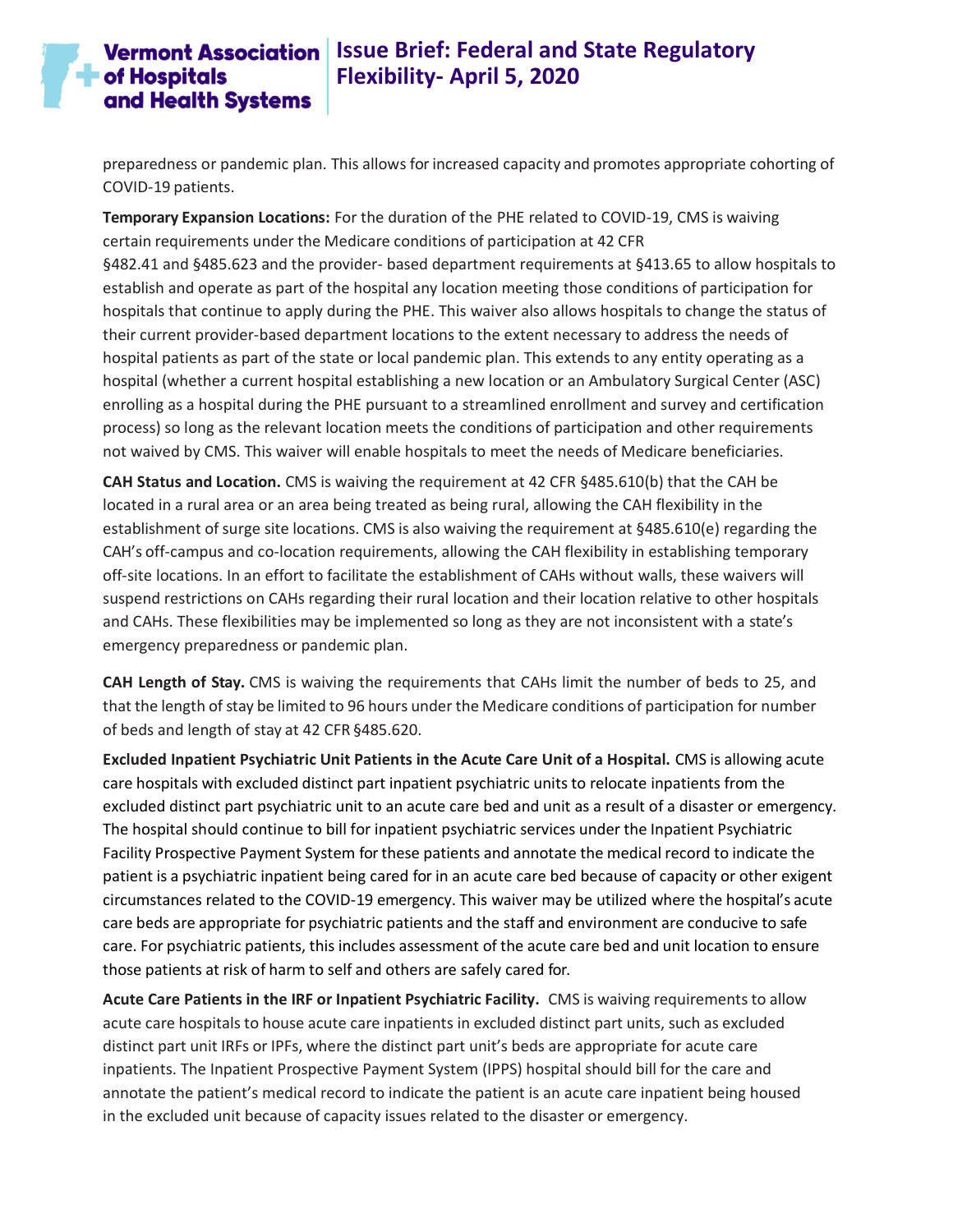## **Vermont Association** Issue Brief: Federal and State Regulatory **Flexibility- April 5, 2020**

**Inpatient Rehab Unit Patients in Acute Care Unit.** CMS is allowing acute care hospitals with excluded distinct part inpatient rehabilitation units that, as a result of a disaster or emergency, need to relocate inpatients from the excluded distinct part rehabilitation unit to an acute care bed and unit as a result of this PHE. The hospital should continue to bill for inpatient rehabilitation services under the inpatient rehabilitation facility prospective payment system for these patients and annotate the medical record to indicate the patient is a rehabilitation inpatient being cared for in an acute care bed because of capacity or other exigent circumstances related to the disaster or emergency. This waiver may be utilized where the hospital's acute care beds are appropriate for providing care to rehabilitation patients and such patients continue to receive intensive rehabilitation services.

**Inpatient Rehab "60 Percent Rule."** CMS is allowing IRFs to exclude patients from the freestanding hospital's or excluded distinct part unit'sinpatient population for purposes of calculating the applicable thresholds associated with the requirements to receive payment as an IRF (commonly referred to as the "60 percent rule") if an IRF admits a patient solely to respond to the emergencyand the patient's medical record properly identifies the patient as such. In addition, during the applicable waiver time period, we would also apply the exception to facilities not yet classified as IRFs, but that are attempting to obtain classification as an IRF.

**Ambulance:** Medicare covering ambulance transportation to all destinations, from any point of origin, that are equipped to treat the condition of the patient.<sup>2</sup>

### <span id="page-4-0"></span>**HIPAA**

**HIPAA<sup>3</sup>** is not enforcing the following for hospitals with disaster protocols in effect:

- Requirement to obtain patient consent to speak with family members or friends
- Patients right to request privacy restrictions or confidential communications

### <span id="page-4-1"></span>**QUALITY REPORTING**

**Quality Reporting Relief**: [Memo](https://www.cms.gov/files/document/guidance-memo-exceptions-and-extensions-quality-reporting-and-value-based-purchasing-programs.pdf) on exceptions and extensions for quality reporting

**Quality Assessment and Performance Improvement Program.** CMS is waiving 42 CFR§482.21(a)–(d) and (f), and §485.641(a), (b), and (d), which provide details on the scope of the program, the incorporation, and setting priorities for the program's performance improvement activities, and integrated Quality Assurance & Performance Improvement programs (for hospitals that are part of a hospital system). These flexibilities, which apply to both hospitals and CAHs, may be implemented so long as they are not inconsistent with a state's emergency preparedness or pandemic plan. We expect any improvements to the plan to focus on the Public Health Emergency (PHE). While this waiver decreases burden associated with the development of a hospital or CAH QAPI program, the requirement that hospitals and CAHs maintain an effective,

<sup>2</sup> <https://www.cms.gov/files/document/covid-ambulances.pdf>

<sup>&</sup>lt;sup>3</sup> [OCR](https://www.hhs.gov/hipaa/for-professionals/special-topics/emergency-preparedness/notification-enforcement-discretion-telehealth/index.html) is not imposing penalties for noncompliance with the regulatory requirements under the HIPAA Rules against covered health care providers in connection with the good faith provision of telehealth during the COVID-19 nationwide public health emergency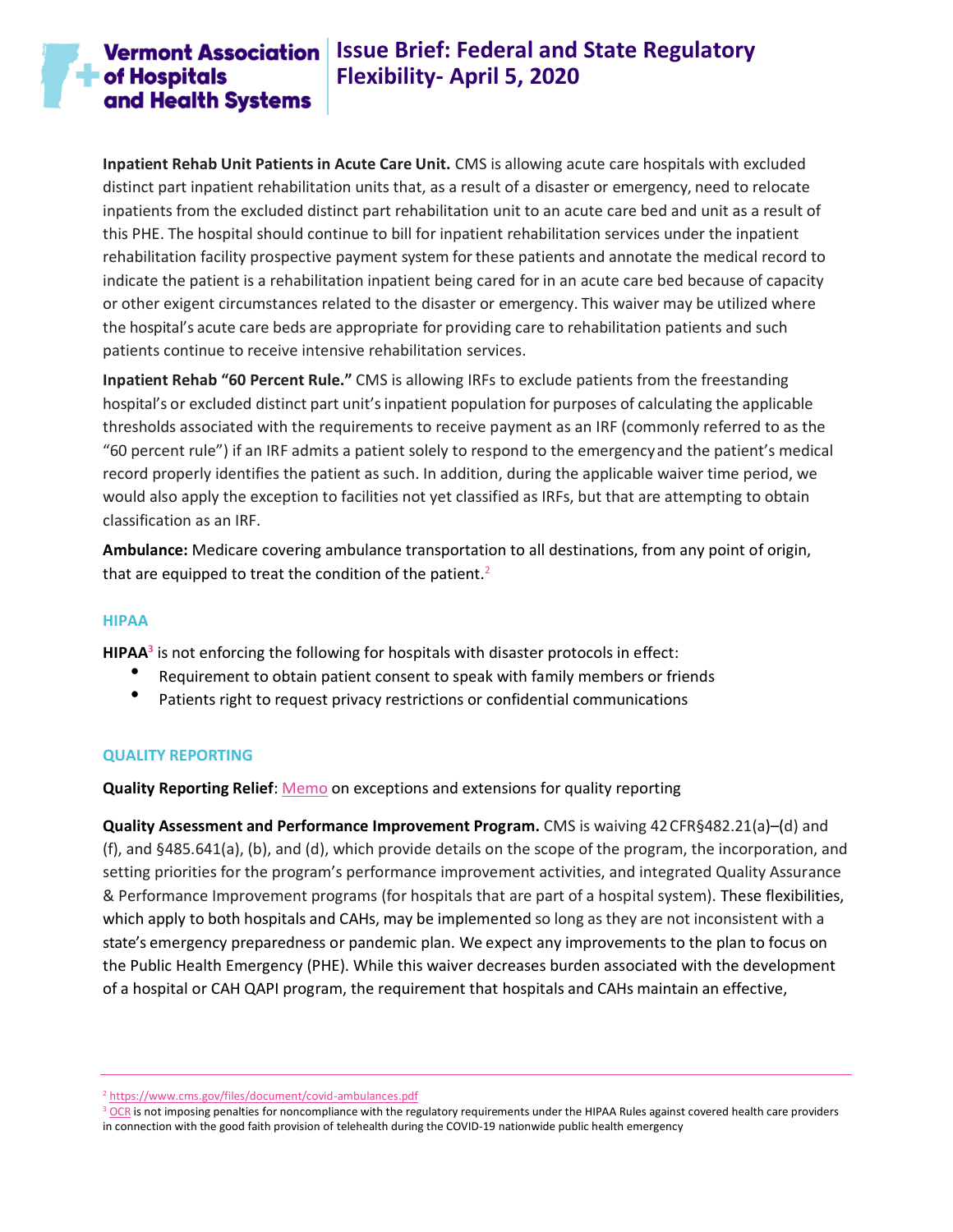# **Vermont Association** Issue Brief: Federal and State Regulatory **Flexibility- April 5, 2020**

ongoing, hospital-wide, data-driven quality assessment and performance improvement program will remain. This waiver applies to both hospitals and CAHs.

## <span id="page-5-0"></span>**REGULATORY AND REPORTING REQUIREMENTS**

**Verbal Orders.** CMS is waiving the requirements of 42 CFR §482.23, §482.24 and §485.635(d)(3) to provide additional flexibility related to verbal orders where read- back verification is required, but authentication may occur later than 48 hours. This will allow more efficient treatment of patients in surge situations. Specifically, the following requirements are waived:

- §482.23(c)(3)(i) If verbal orders are used forthe use of drugs and biologicals (except immunizations), they are to be used infrequently.
- §482.24(c)(2) All orders, including verbal orders, must be dated, timed, and authenticated promptly by the ordering practitioner or by another practitioner who is responsible for the care of the patient.
- §482.24(c)(3) Hospitals may use pre-printed and electronic standing orders, order sets, and protocols for patient orders. This would include all subparts at §482.24(c)(3).
- §485.635(d)(3) Although the regulation requires that medication administration be based on a written, signed order, this does not preclude the CAH from using verbal orders. A practitioner responsible for the care of the patient must authenticate the order in writing as soon as possible after the fact.

**Utilization Review.** CMS is waiving certain requirements under 42 CFR §482.1(a)(3) and 42 CFR §482.30 which address the statutory basis for hospitals and includes the requirement that hospitals participating in Medicare and Medicaid must have a utilization review plan that meets specified requirements.

• CMS is waiving the entire utilization review condition of participation Utilization Review (UR) at §482.30, which requires that a hospital must have a UR plan with a UR committee that provides for a review of services furnished to Medicare and Medicaid beneficiaries to evaluate the medical necessity of the admission, duration of stay, and services provided. These flexibilities may be implemented so long as they are not inconsistent with a state's emergency preparedness or pandemic plan. Removing these administrative requirements will allow hospitals to focus more resources on providing direct patient care.

**Soft Wrist Restraint Reporting Requirements**. CMS is waiving the requirements at 42 CFR §482.13(g) (1)(i)-(ii), which require that hospitals report patients in an intensive care unit whose death is caused by their disease, but who required soft wrist restraints to prevent pulling tubes/IVs, no later than the close of business on the next business day. Due to current hospital surge, CMS is waiving this requirement to ensure that hospitals are focusing on increased patient care demands and increased patient census, provided any death where the restraint may have contributed is still reported within standard time limits (i.e., close of business on the next business day following knowledge of the patient's death).

**Patient Rights.** CMS is waiving requirements under 42 CFR §482.13 for hospitals that are located in a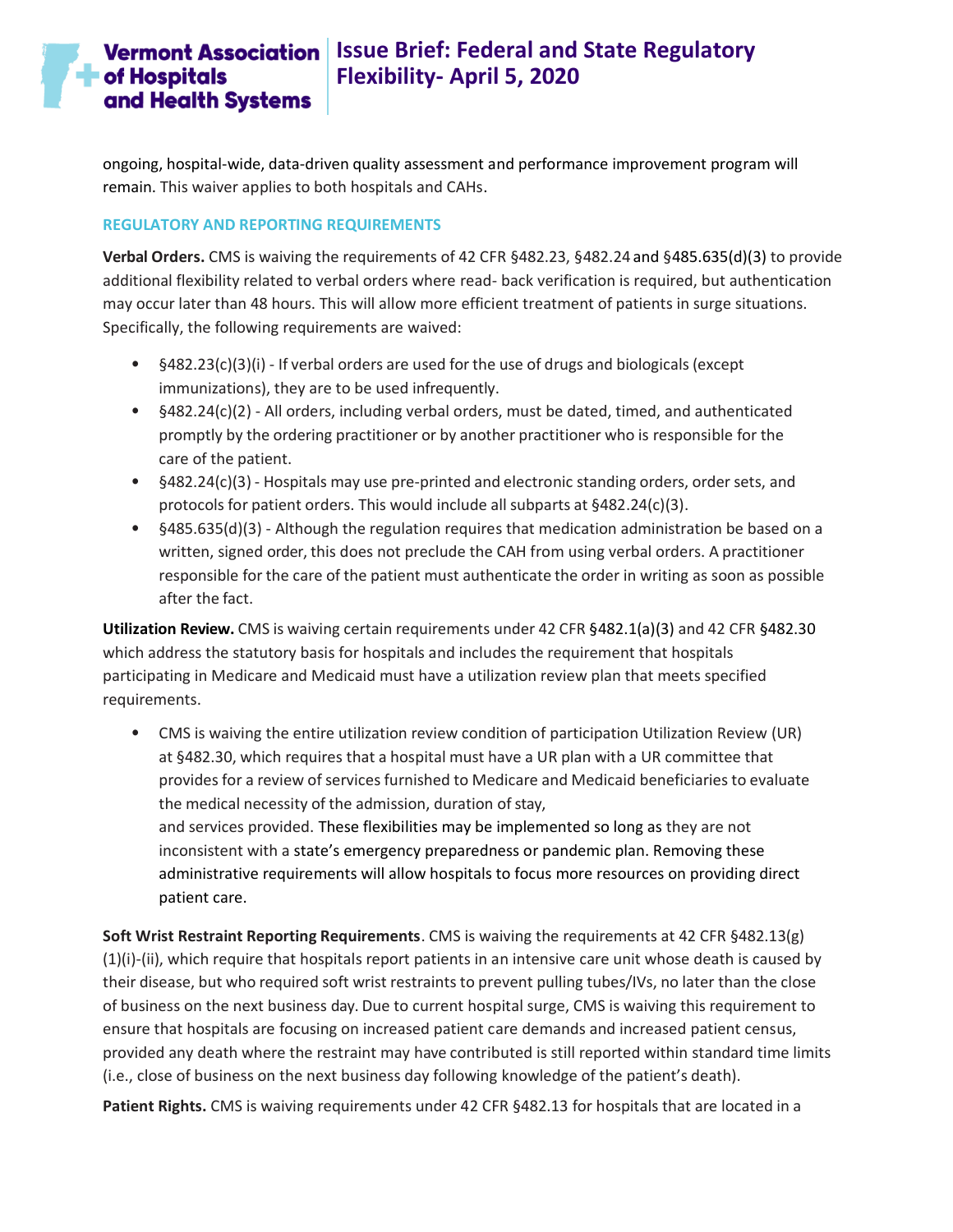# **Vermont Association** Issue Brief: Federal and State Regulatory **Flexibility- April 5, 2020**

state which has widespread confirmed cases (i.e., 51 or more confirmed cases\*) Vermont meets this requirement.<sup>4</sup> Vermont hospitals would not be required to meet the following requirements:

- §482.13(d)(2) With respect to timeframes in providing a copy of a medicalrecord.
- §482.13(h) Related to patient visitation, including the requirement to have written policies and procedures on visitation of patients who are in COVID-19 isolation and quarantine processes.
- §482.13(e)(1)(ii) Regarding seclusion.

\*The waiver flexibility is based on the number of confirmed cases as reported by CDC and will be assessed accordingly when COVID-19 confirmed cases decrease.

**Medical Records.** CMS is waiving requirements under 42 CFR §482.24(a) through (c), which cover the subjects of the organization and staffing of the medical records department, requirements for the form and content of the medical record, and record retention requirements, and these flexibilities may be implemented so long as they are not inconsistent with a state's emergency preparedness or pandemic plan. CMS is waiving §482.24(c)(4)(viii) related to medical records to allow flexibility in completion of medical records within 30 days following discharge from a hospital. This flexibility will allow clinicians to focus on the patient care at the bedside during the pandemic.

**Flexibility in Patient Self Determination Act Requirements (Advance Directives).** CMS is waiving the requirements at sections 1902(a)(58) and 1902(w)(1)(A) of the Act(for Medicaid); 1852(i) of the Act (for Medicare Advantage); and 1866(f) of the Act and 42 CFR §489.102 (for Medicare), which require hospitals and CAHs to provide information about their advance directive policies to patients. CMS is waiving this requirement to allow for staff to more efficiently deliver care to a larger number of patients.

**Extension for Inpatient Prospective Payment System (IPPS) Wage Index Occupational Mix Survey Submission.** CMS is currently granting an extension for hospitals nationwide affected by COVID-19 until August 3, 2020. If hospitals encounter difficulty meeting this extended deadline date, hospitals should communicate their concerns to CMS via their MAC, and CMS may consider an additional extension if CMS determines it is warranted.

**Written Policies and Procedures for Appraisal of Emergencies at Off Campus Hospital Departments**. CMS is waiving 42 CFR §482.12(f)(3), emergency services, with respect to surge facilities **only**, such that written policies and procedures for staff to use when evaluating emergencies are not required for surge facilities. This removes the burden on facilities to develop and establish additional policies and procedures at their surge facilities or surge sites related to the assessment, initial treatment and referral of patients. These flexibilities may be implemented so long as they are not inconsistent with a state's emergency preparedness or pandemic plan.

**Emergency Preparedness Policies and Procedures.** CMS is waiving 42 CFR §482.15(b) and

4 Note: as updated on the CDC website, CDC States Reporting Cases of COVID-19, at [https://www.cdc.gov/coronavirus/2019-ncov/cases](https://www.cdc.gov/coronavirus/2019-ncov/cases-updates/cases-in-us.html)[updates/cases-in-us.html](https://www.cdc.gov/coronavirus/2019-ncov/cases-updates/cases-in-us.html)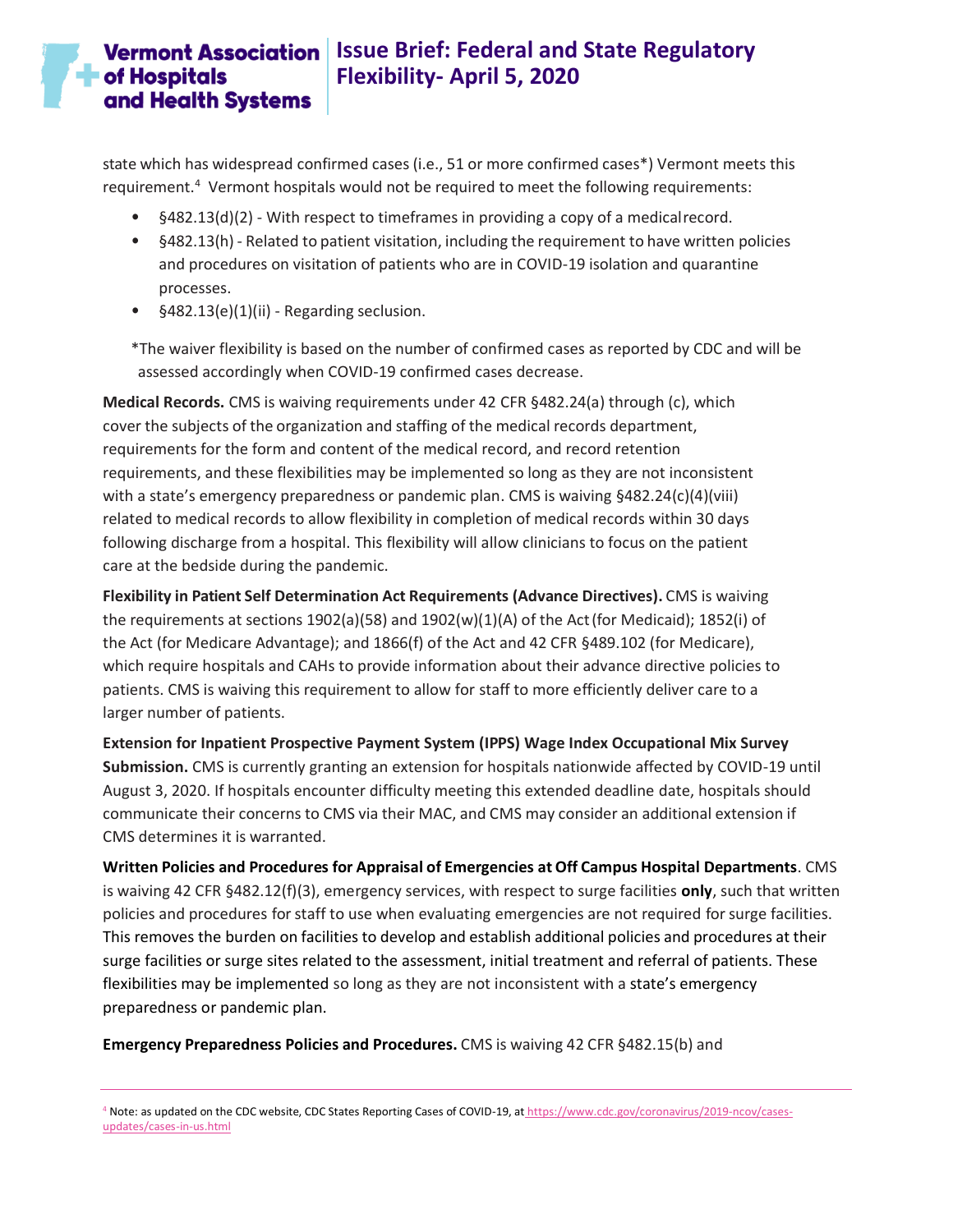## **Vermont Association** Issue Brief: Federal and State Regulatory **Flexibility- April 5, 2020**

§485.625(b), which requires the hospital and CAH to develop and implement emergency preparedness policies and procedures, and  $§482.15(c)(1)–(5)$  and  $§485.625(c)(1)–(5)$  which requires that the emergency preparedness communication plans for hospitals and CAHs

to contain specified elements with respect to the surge site. The requirement under the communication plan requires hospitals and CAHs to have specific contact information for staff, entities providing services under arrangement, patients' physicians, other hospitals and CAHs, and volunteers. This would not be an expectation for the surge site. This waiver applies to both hospitals and CAHs, and removes the burden on facilities to establish these policies and procedures for their surge facilities or surge sites.

**Food and Dietetic Services.** CMS is waiving the requirement at paragraph 42 CFR §482.28(b) (3), which requires providers to have a current therapeutic diet manual approvedby the dietitian and medical staff readily available to all medical, nursing, and food service personnel. Such manuals would not need to be maintained at surge capacity sites. These flexibilities may be implemented so long as they are not inconsistent with a state's emergency preparedness or pandemic plan. Removing these administrative requirements will allow hospitals to focus more resources on providing direct patient care.

#### <span id="page-7-0"></span>**STARK LAW<sup>5</sup>**

CMS issued 18 waivers from sanctions under the Stark/Physician self-referral law that address a wide array of specific types of transactions or referrals related to the COVID-19 outbreak in the United States. In waiving the sanctions, CMS makes clear that items and services delivered on the basis of a referral permitted under the waivers are reimbursable under the program. CMS also provided 19 concrete examples of situations to which the waivers would apply. The remuneration and referrals described in the blanket waivers must be solely related to "COVID-19 Purposes."

## <span id="page-7-1"></span>**TELEHEALTH<sup>6</sup>**

**Audio-only covered:** Allowing the provision of evaluation and management services via audio-only phones.

**Provider's Home:** Practitioners can provide telehealth services from their home, without reporting their home address on their Medicare enrollment, while continuing to bill from their currently enrolled location.

**Telehealth Service Expansion:** Paying for more than 80 additional services when furnished via telehealth, including emergency department visits.

**Virtual check-ins:** Allowing "virtual check-ins" with physicians to be provided to new, as well as established patients.

**Remote Patient Monitoring:** Allowing clinicians to provide remote patient monitoring services for acute conditions, whether for COVID-19 or for another condition.

<sup>5</sup> For more information, go here[: https://www.cms.gov/files/document/covid-19-blanket-waivers-section-1877g.pdf](https://www.cms.gov/files/document/covid-19-blanket-waivers-section-1877g.pdf)

<sup>6</sup> For more information, including CPT codes, go here[: https://www.cms.gov/files/document/covid-19-physicians-and-practitioners.pdf](https://www.cms.gov/files/document/covid-19-physicians-and-practitioners.pdf)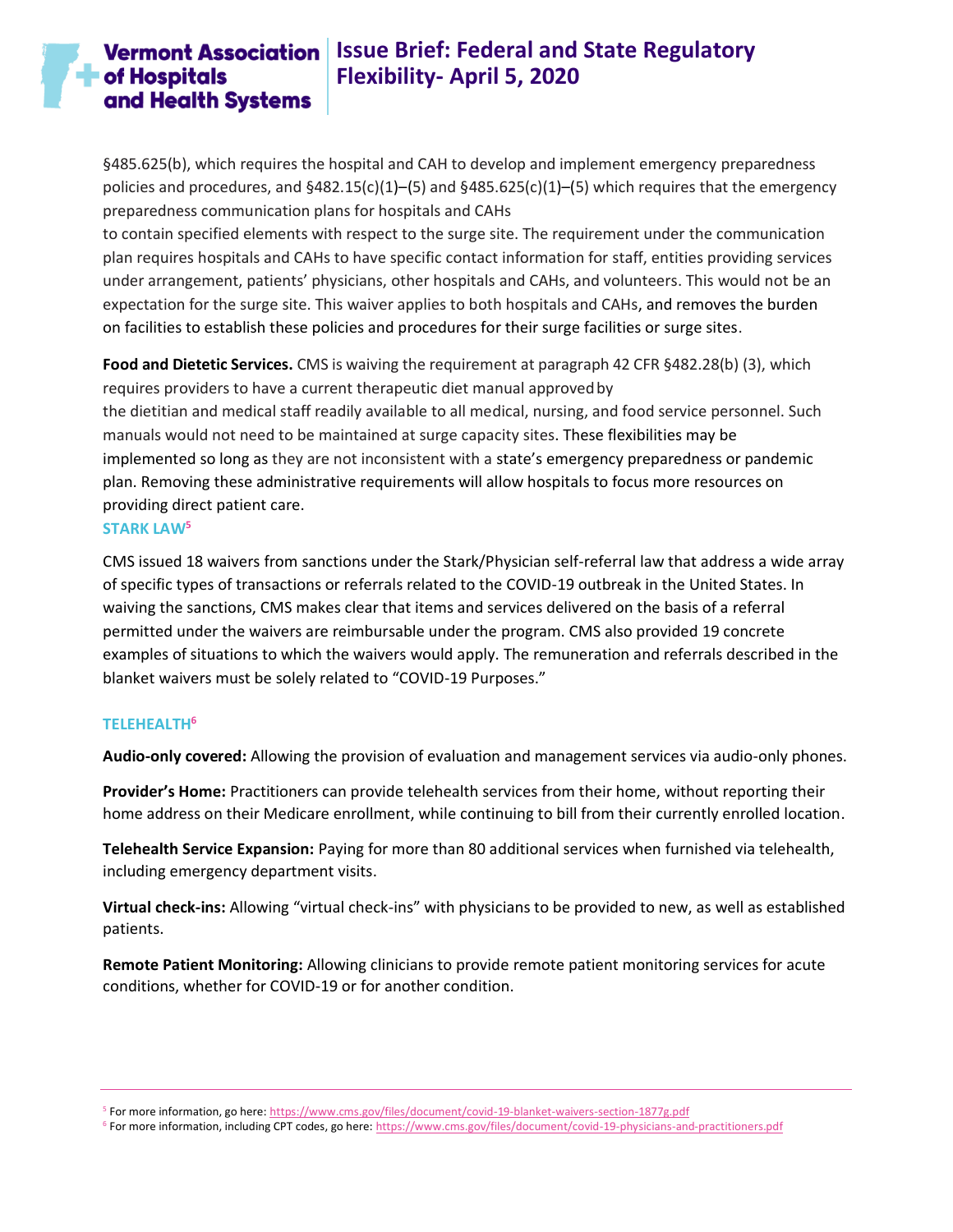# **The of Hospitals** and Health Systems

## **Vermont Association** Issue Brief: Federal and State Regulatory **Flexibility- April 5, 2020**

**Homebound Determination via Telehealth:** Allowing a physician determination that a Medicare beneficiary should not leave home because of a medical reason or COVID-19 to satisfy the home health "homebound" requirement.

**Hospice Recerts:** Allowing hospice recertifications to be completed via telehealth, rather than a face-toface visit.

**Telemedicine:** CMS is waiving the provisions related to telemedicine at 42 CFR §482.12(a) (8)–(9) for hospitals and §485.616(c) for CAHs, making it easier for telemedicine services to be furnished to the hospital's patients through an agreement with an off-site hospital. This allows for increased access to necessary care for hospital and CAH patients, including access to specialty care.

## <span id="page-8-0"></span>**WORKFORCE**

**Medical Staff.** CMS is waiving requirements under 42 CFR §482.22(a)(1)-(4) to allow for physicians whose privileges will expire to continue practicing at the hospital and for new physicians to be able to practice before full medical staff/governing body review and approval to address workforce concerns related to COVID-19. CMS is waiving §482.22(a) (1)-(4) regarding details of the credentialing and privileging process.

**Physician Services.** CMS is waiving requirements under 42 CFR §482.12(c)(1)–(2) and §482.12(c)(4), which requires that Medicare patients be under the care of a physician. This waiver may be implemented so long as it is not inconsistent with a state's emergency preparedness or pandemic plan. This allows hospitals to use other practitioners to the fullest extent possible.

**CRNA Supervision/Anesthesia Services.** CMS is waiving requirements under 42 CFR §482.52(a)(5), §485.639(c) (2), and §416.42 (b)(2) that a certified registered nurse anesthetist (CRNA) is under the supervision of a physician in paragraphs §482.52(a)(5) and §485.639(c)(2). CRNA supervision will be at the discretion of the hospital and state law. This waiver applies tohospitals, CAHs, and Ambulatory Surgical Centers (ASCs). These waivers will allow CRNAs to function to the fullest extent of their licensure, and may be implemented so long as they are not inconsistent with a state's emergency preparedness or pandemic plan.

**Nursing Services.** CMS is waiving the requirements at 42 CFR §482.23(b)(4), which requires the nursing staff to develop and keep current a nursing care plan for each patient, and §482.23(b)(7), which requires the hospital to have policies and procedures in place establishing which outpatient departments are not required to have a registered nurse present. These waivers allow nurses increased time to meet the clinical care needs of each patient and allows for the provision of nursing care to an increased number of patients. In addition, we expect that hospitals will need relief for the provision of inpatient services and as a result, the requirement to establish nursing-related policies and procedures for outpatient departments is likely of lower priority. These flexibilities apply to both hospitals and CAHs §485.635(d)(4), and may be implemented so long as they are not inconsistent with a state's emergency preparedness or pandemic plan.

**Respiratory Care Services.** CMS is waiving the requirements at 42 CFR §482.57(b)(1) that require hospitals to designate in writing the personnel qualified to perform specific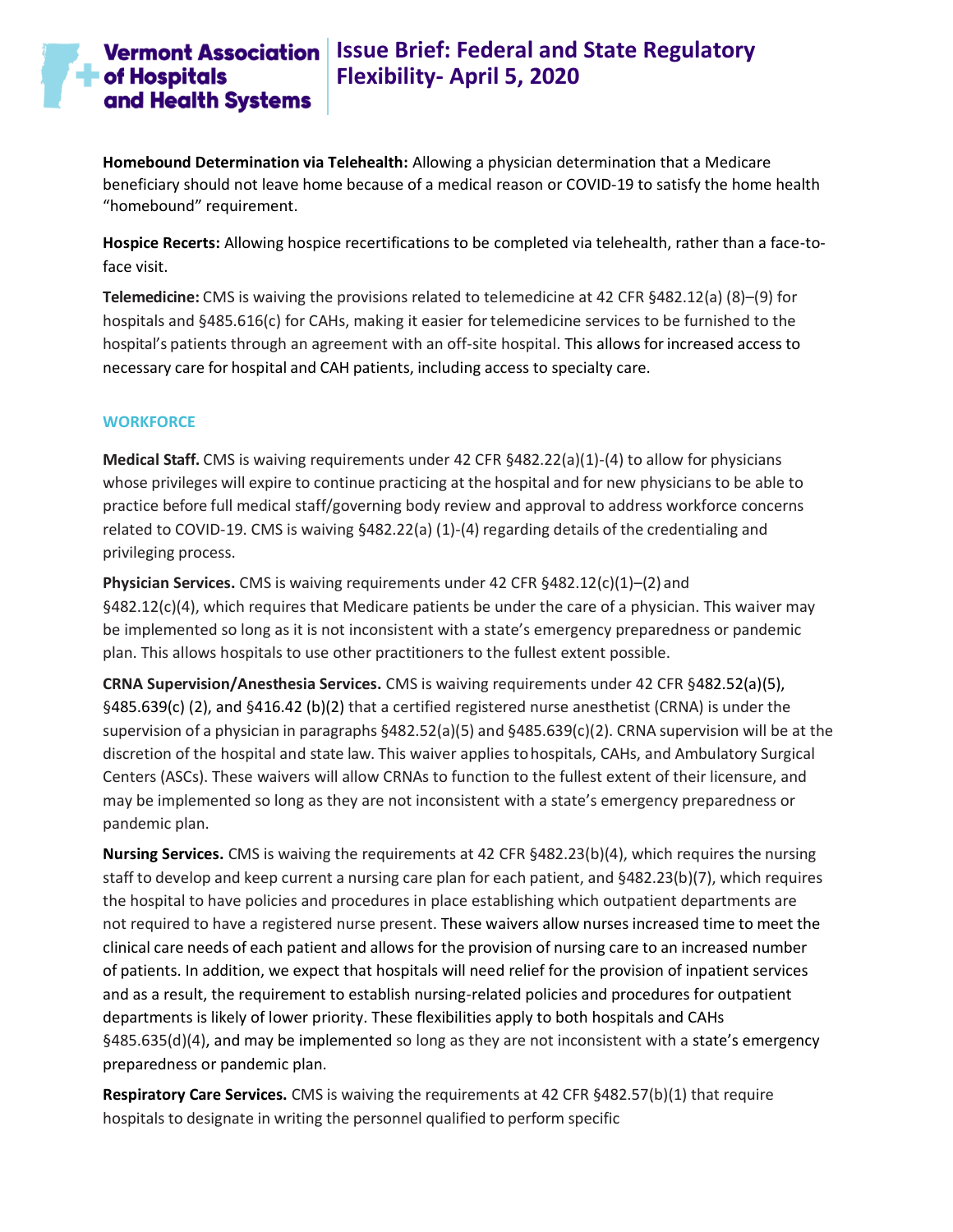# **Vermont Association** Issue Brief: Federal and State Regulatory **Flexibility- April 5, 2020**

respiratory care procedures and the amount of supervision required for personnel to carry out specific procedures. These flexibilities may be implemented so long as they are not inconsistent with a state's emergency preparedness or pandemic plan.

**CAH Personnel Qualifications.** CMS is waiving the minimum personnel qualifications for clinical nurse specialists at paragraph 42 CFR §485.604(a)(2), nurse practitioners at paragraph §485.604(b)(1)–(3), and physician assistants at paragraph §485.604(c)(1)–(3). Removing these Federal personnel requirements will allow CAHs to employ individuals in these roles who meet state licensure requirements and provide maximum staffing flexibility. These flexibilities should be implemented so long as they are not inconsistent with a state's emergency preparedness or pandemic plan.

**CAH Staff Licensure.** CMS is deferring to staff licensure, certification, or registration to state law by waiving 42 CFR §485.608(d) regarding the requirement that staff of the CAH be licensed, certified, or registered in accordance with applicable federal, state, and local laws and regulations. This waiver will provide maximum flexibility for CAHs to use all available clinicians. These flexibilities may be implemented so long as they are not inconsistent with a state's emergency preparedness or pandemic plan.

**Sterile Compounding.** CMS is waiving requirements (also outlined in USP797) at 42CFR §482.25(b)(1) and §485.635(a)(3) in order to allow used face masks to be removed and retained in the compounding area to be re-donned and reused during the same work shift in the compounding area only. This will conserve scarce face mask supplies. CMS will not review the use and storage of face masks under these requirements.

**Verbal Orders.** CMS is waiving the requirements of 42 CFR §482.23, §482.24 and §485.635(d)(3) to provide additional flexibility related to verbal orders where read- back verification is required, but authentication may occur later than 48 hours. This will allow more efficient treatment of patients in surge situations. Specifically, the following requirements are waived:

- §482.23(c)(3)(i) If verbal orders are used forthe use of drugs and biologicals (except immunizations), they are to be used infrequently.
- §482.24(c)(2) All orders, including verbal orders, must be dated, timed, and authenticated promptly by the ordering practitioner or by another practitioner who is responsible for the care of the patient.
- §482.24(c)(3) Hospitals may use pre-printed and electronic standing orders, order sets, and protocols for patient orders. This would include all subparts at §482.24(c)(3).
- §485.635(d)(3) Although the regulation requires that medication administration be based on a written, signed order, this does not preclude the CAH from using verbal orders. A practitioner responsible for the care of the patient must authenticate the order in writing as soon as possible after the fact.

**Utilization Review.** CMS is waiving certain requirements under 42 CFR §482.1(a)(3) and 42 CFR §482.30 which address the statutory basis for hospitals and includes the requirement that hospitals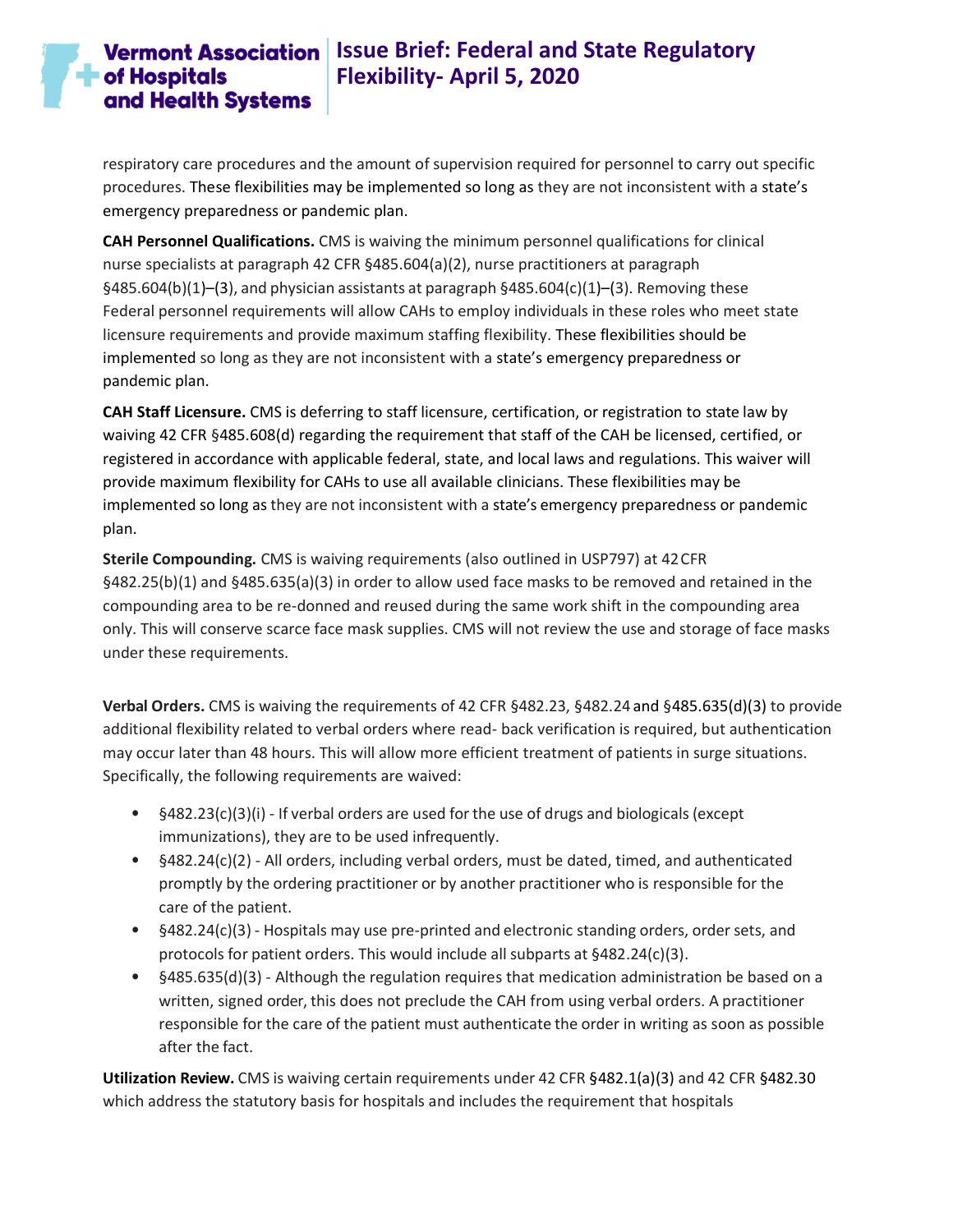## **Vermont Association** Issue Brief: Federal and State Regulatory **Flexibility- April 5, 2020**

participating in Medicare and Medicaid must have a utilization review plan that meets specified requirements.

• CMS is waiving the entire utilization review condition of participation Utilization Review (UR) at §482.30, which requires that a hospital must have a UR plan with a UR committee that provides for a review of services furnished to Medicare and Medicaid beneficiaries to evaluate the medical necessity of the admission, duration of stay, and services provided. These flexibilities may be implemented so long as they are not inconsistent with a state's emergency preparedness or pandemic plan. Removing these administrative requirements will allow hospitals to focus more resources on providing direct patient care.

**Academic Medical Center Direct Supervision through Telecommunications.** Amending the teaching physician regulations to allow the requirement for the presence of a teaching physician to be met, at a minimum, through direct supervision by interactive telecommunications technology, including when the medical resident is quarantined at home.

**Academic Medical Center GME Regulations:** Amending graduate medical education (GME) regulations to allow a hospital to continue to claim a resident for indirect medical education (IME) and direct GME purposes when, during an emergency situation, the resident is performing approved residency patient care duties from home or from a patient's home. 7

### <span id="page-10-0"></span>**OTHER**

**340B audits**—not flexible right now - HRSA is conducting 340B Program audits remotely (virtually). If a covered entity has specific questions regarding an audit once they have been engaged, please contact the Bizzell Group (the 340B audit contractor) at *[340baudit@thebizzellgroup.com](mailto:340baudit@thebizzellgroup.com?subject=Virtual%20Audit%20Questions)* who will coordinate with HRSA based on the specifics of the request.

## **Long-Term Care Facilities/Skilled Nursing Facilities (SNFs)/NFs**

<span id="page-10-1"></span>**3-Day Prior Hospitalization.** Using the authority under Section 1812(f) of the Act, CMS is waiving the requirement for a 3-day prior hospitalization for coverage of a SNF stay, which provides temporary emergency coverage of SNF services without a qualifying hospital stay, for those people who experience dislocations, or are otherwise affected by COVID-19. In addition, for certain beneficiaries who recently exhausted their SNF benefits, it authorizes renewed SNF coverage without first having to start a new benefit period (this waiver will apply only for those beneficiaries who have been delayed or prevented by the emergency itself from commencing or completing the process of ending their current benefit period and renewing their SNF benefits that would have occurred under normal circumstances).

**Reporting Minimum Data Set.** CMS is waiving 42 CFR 483.20 to provide relief to SNFs on the timeframe requirements for Minimum Data Set assessments and transmission.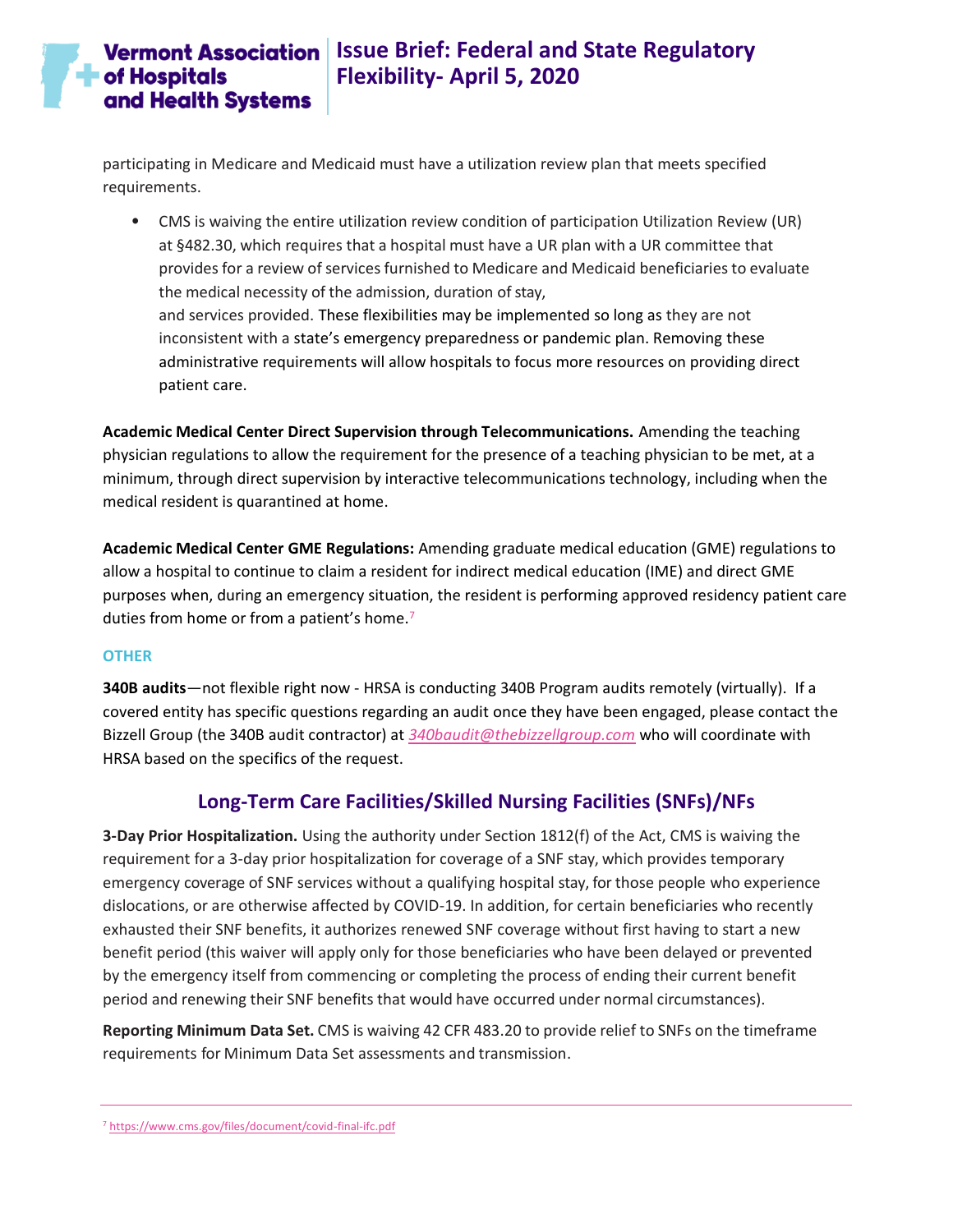## **Vermont Association** Issue Brief: Federal and State Regulatory **Flexibility- April 5, 2020**

**Staffing Data Submission.** CMS is waiving 42 CFR 483.70(q) to provide relief to long-term care facilities on the requirements forsubmitting staffing data through the Payroll-Based Journal system.

**Waive Pre-Admission Screening and Annual Resident Review (PASARR).** CMS is waiving 42 CFR 483.20(k) allowing states and nursing homes to suspend these assessments for new residents for 30 days. After 30 days, new patients admitted to nursing homes with a mental illness (MI) or intellectual disability (ID) should receive the assessment as soon as resources become available.

**Physical Environment.** CMS is waiving requirements related at 42 CFR 483.90, specifically the following:

Provided that the state has approved the location as one that sufficiently addresses safety and comfort for patients and staff, CMS is waiving requirements under § 483.90 to allow for a non-SNF building to be temporarily certified and available for use by a SNF in the event there are needs for isolation processes for COVID-19 positive residents, which may not be feasible in the existing SNF structure to ensure care and services during treatment for COVID-19 are available while protecting other vulnerable adults.

CMS believes this will also provide another measure that will free up inpatient care beds at hospitals for the most acute patients while providing beds for those still in need of care. CMS will waive certain conditions of participation and certification requirements for opening a NF if the state determines there is a need to quickly stand up a temporary COVID-19 isolation and treatment location**.**

CMS is also waiving requirements under 42 CFR 483.90 to temporarily allow for rooms in a long-term care facility not normally used as a resident's room, to be used to accommodate beds and residents for resident care in emergencies and situations needed to help with surge capacity. Rooms that may be used for this purpose include activity rooms,

meeting/conference rooms, dining rooms, or other rooms, as long

as residents can be kept safe, comfortable, and other applicable requirements for participation are met. This can be done so long as it is not inconsistent with a state's emergency preparedness or pandemic plan, or as directed by the local or state health department.

**Resident Groups.** CMS is waiving the requirements at 42 CFR 483.10(f)(5), which ensure residents can participate in-person in resident groups. This waiver would only permit the facility to restrict inperson meetings during the national emergency given the recommendations of social distancing and limiting gatherings of more than ten people. Refraining from in-person gatherings will help prevent the spread ofCOVID-19.

**Training and Certification of Nurse Aides.** CMS is waiving the requirements at 42 CFR 483.35(d) (with the exception of 42 CFR 483.35(d)(1)(i)), which require that a SNF and NF may not employ anyone for longer than four months unless they met the training and certification requirements under § 483.35(d). CMS is waiving these requirements to assist in potential staffing shortages seen with the COVID-19 pandemic. To ensure the health and safety of nursing home residents, CMS is not waiving 42 CFR § 483.35(d)(1)(i), which requires facilities to not use any individual working as a nurse aide for more than four months, on a full-time basis, unless that individual is competent to provide nursing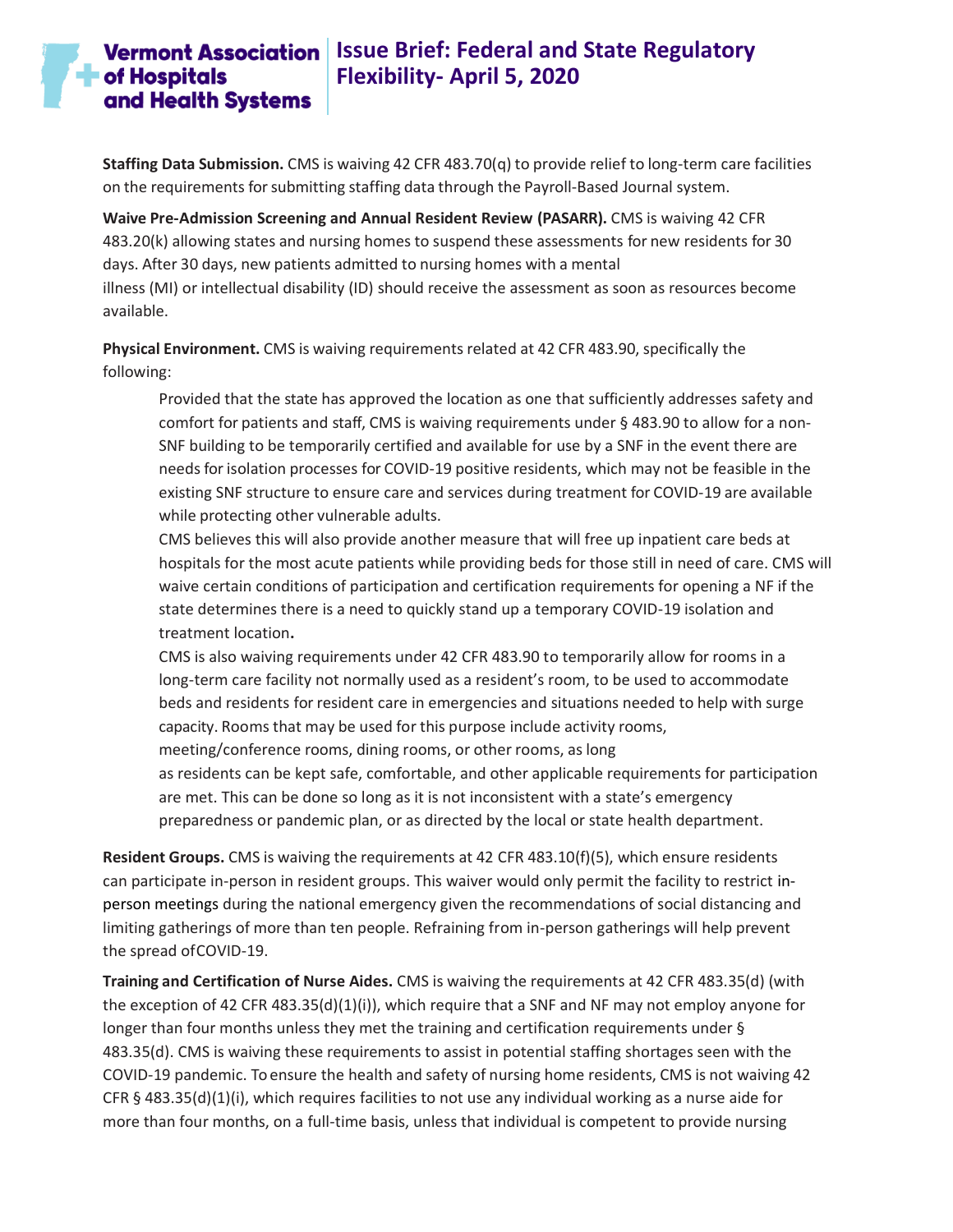# **Vermont Association** Issue Brief: Federal and State Regulatory **Flexibility- April 5, 2020**

and nursing related services. We further note that we are not waiving § 483.35(c), which requires facilities to ensure that nurse aides are able to demonstrate competency in skills and techniques necessary to care for residents' needs, as identified through resident assessments, and described in the plan of care.

**Physician Visits in Skilled Nursing Facilities/Nursing Facilities.** CMS is waiving the requirement in 42 CFR 483.30 for physicians and non-physician practitioners to perform in- person visits for nursing home residents and allow visits to be conducted, as appropriate, via telehealth options.

**Resident roommates and grouping.** CMS is waiving the requirements in 42 CFR 483.10(e) (5), (6), and (7) solely for the purposes of grouping or cohorting residents with respiratory illness symptoms and/or residents with a confirmed diagnosis of COVID-19, and separating them from residents who are asymptomatic or tested negative for COVID-19. This action waives a facility's requirements, under 42 CFR 483.10, to provide for a resident to share a room with his or her roommate of choice in certain circumstances, to provide notice and rationale for changing a resident's room, and to provide for a resident's refusal a transfer to another room in the facility. This aligns with CDC guidance to preferably place residents in locations designed to care for COVID-19 residents, to prevent the transmission of COVID-19 to other residents.

**Resident Transfer and Discharge.** CMS is waiving requirements in 42 CFR 483.10(c)(5); 483.15(c)(3), (c)(4)(ii), (c)(5)(i) and (iv), (c)(9), and (d); and **§** 483.21(a)(1)(i), (a)(2)(i), and (b) (2)(i) (with some exceptions) to allow a long term care (LTC) facility to transfer or discharge residents to another LTC facility solely for the following cohorting purposes:

Transferring residents with symptoms of a respiratory infection or confirmed diagnosis of COVID-19 to another facility that agrees to accept each specific resident, and is dedicated to the care of such residents;

Transferring residents without symptoms of a respiratory infection or confirmed to not have COVID-19 to another facility that agrees to accept each specific resident, and is dedicated to the care of such residents to prevent them from acquiring COVID-19; or

Transferring residents without symptoms of a respiratory infection to another facility that agrees to accept each specific resident to observe for any signs or symptoms of a respiratory infection over 14 days.

## *Exceptions:*

These requirements are **only** waived in cases where the transferring facility receives confirmation that the receiving facility agrees to accept the resident to be transferred or discharged. Confirmation may be in writing or verbal. If verbal, the transferring facility needs to document the date, time and person that the receiving facility communicated agreement. In § 483.10, we are only waiving the requirement, under § 483.10(c)(5), that a facility provide advance notification of options relating to the transfer or discharge to another facility. Otherwise, all requirements related to § 483.10 are not waived. Similarly, in § 483.15, we are only waiving the requirement, under § 483.15(c)(3), (c)(4)(ii), (c)(5)(i) and (iv), and (d), for the written notice of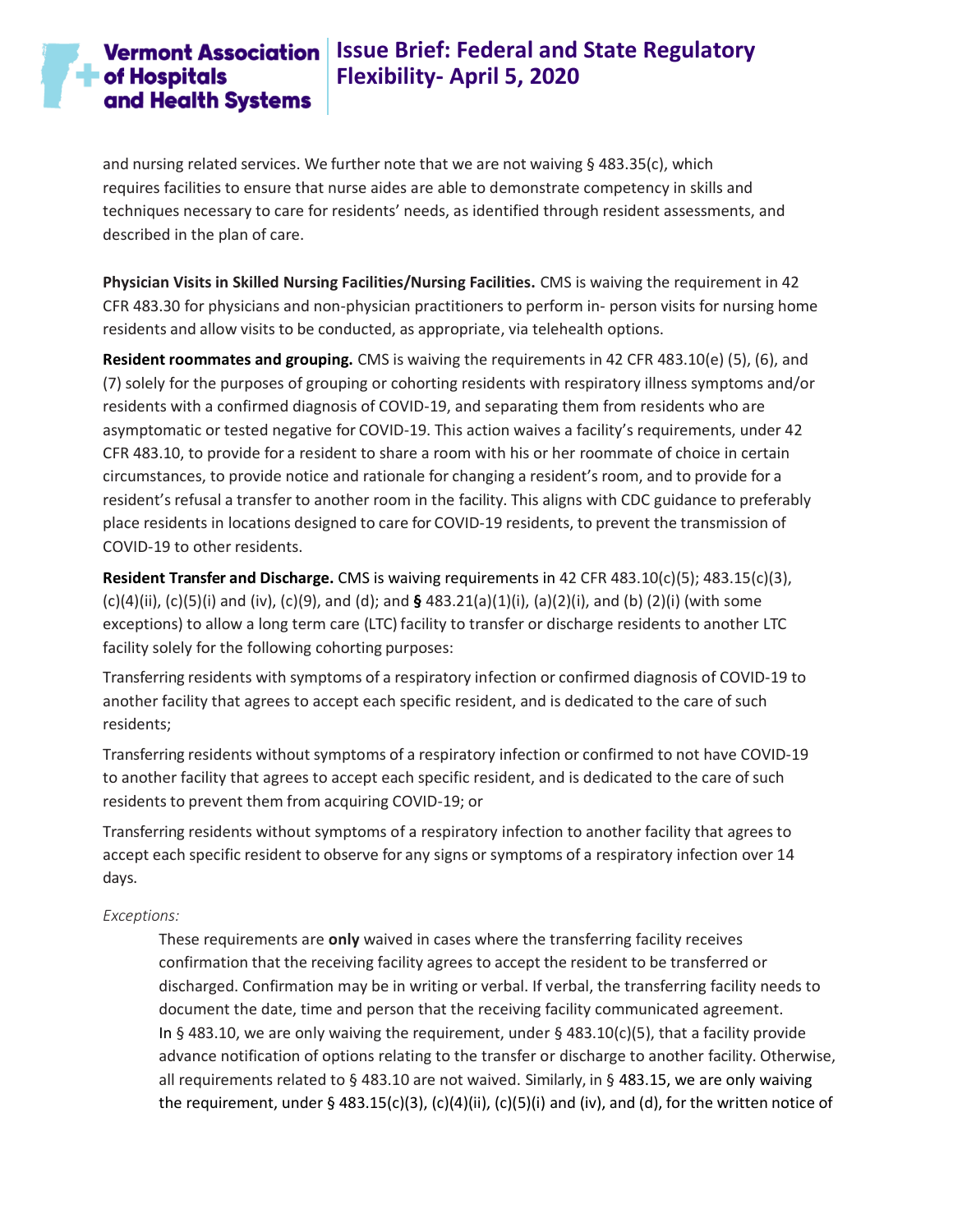## **Vermont Association** Issue Brief: Federal and State Regulatory **Flexibility- April 5, 2020**

transfer or discharge to be provided before the transfer or discharge. This notice must be provided as soon aspracticable.

In § 483.21, we are only waiving the timeframes for certain care planning requirements for residents who are transferred or discharged forthe purposes explained in 1–3 above. Receiving facilities should complete the required care plans as soon aspracticable,

and we expect receiving facilities to review and use the care plans for residents from the transferring facility, and adjust as necessary to protect the health and safety of the residents the apply to.

These requirements are also waived when the transferring residents to another facility, such as a COVID-19 isolation and treatment location, with the provision of services "under arrangements," as long as it is not inconsistent with a state's emergency preparedness or pandemic plan, or as directed by the local or state health department. In these cases, the transferring LTC facility need not issue a formal discharge, as it is still considered the provider and should bill Medicare normally for each day of care. The transferring LTC facility is then responsible for reimbursing the other provider that accepted its resident(s) during the emergency period.

If the LTC facility does not intend to provide services under arrangement, the

COVID-19 isolation and treatment facility is the responsible entity for Medicare billing purposes. The LTC facility should follow the procedures described in 40.3.4 of the Medicare Claims Processing Manual (**[https://www.cms.gov/Regulations-and-](https://www.cms.gov/Regulations-and-Guidance/Guidance/Manuals/Downloads/clm104c06.pdf)**

**[Guidance/Guidance/Manuals/Downloads/clm104c06.pdf](https://www.cms.gov/Regulations-and-Guidance/Guidance/Manuals/Downloads/clm104c06.pdf)**) to submit a discharge bill to Medicare. The COVID-19 isolation and treatment facility should then bill Medicare appropriately for the type of care it is providing for the beneficiary. If the COVID-19 isolation and treatment facility is not yet an enrolled provider, the facility should enroll through the provider enrollment hotline for the Medicare Administrative Contractor that services their geographic area to establish temporary Medicare billing privileges.

We remind LTC facilities that they are responsible for ensuring that any transfers (either within a facility, or to another facility) are conducted in a safe and orderly manner, and that each resident's health and safety is protected.

We also remind states that under 42 CFR 488.426(a)(1), in an emergency, the State has the authority to transfer Medicaid and Medicare residents to another facility.

## **Home Health Agencies (HHAs)**

<span id="page-13-0"></span>**Requests for Anticipated Payment (RAPs).** CMS is allowing Medicare Administrative Contractors (MACs) to extend the auto-cancellation date of Requests for Anticipated Payment (RAPs) during emergencies.

**Reporting.** CMS is providing relief to HHAs on the timeframesrelated to OASIS Transmission through the following actions below**:**

• Extending the 5-day completion requirement forthe comprehensive assessment to 30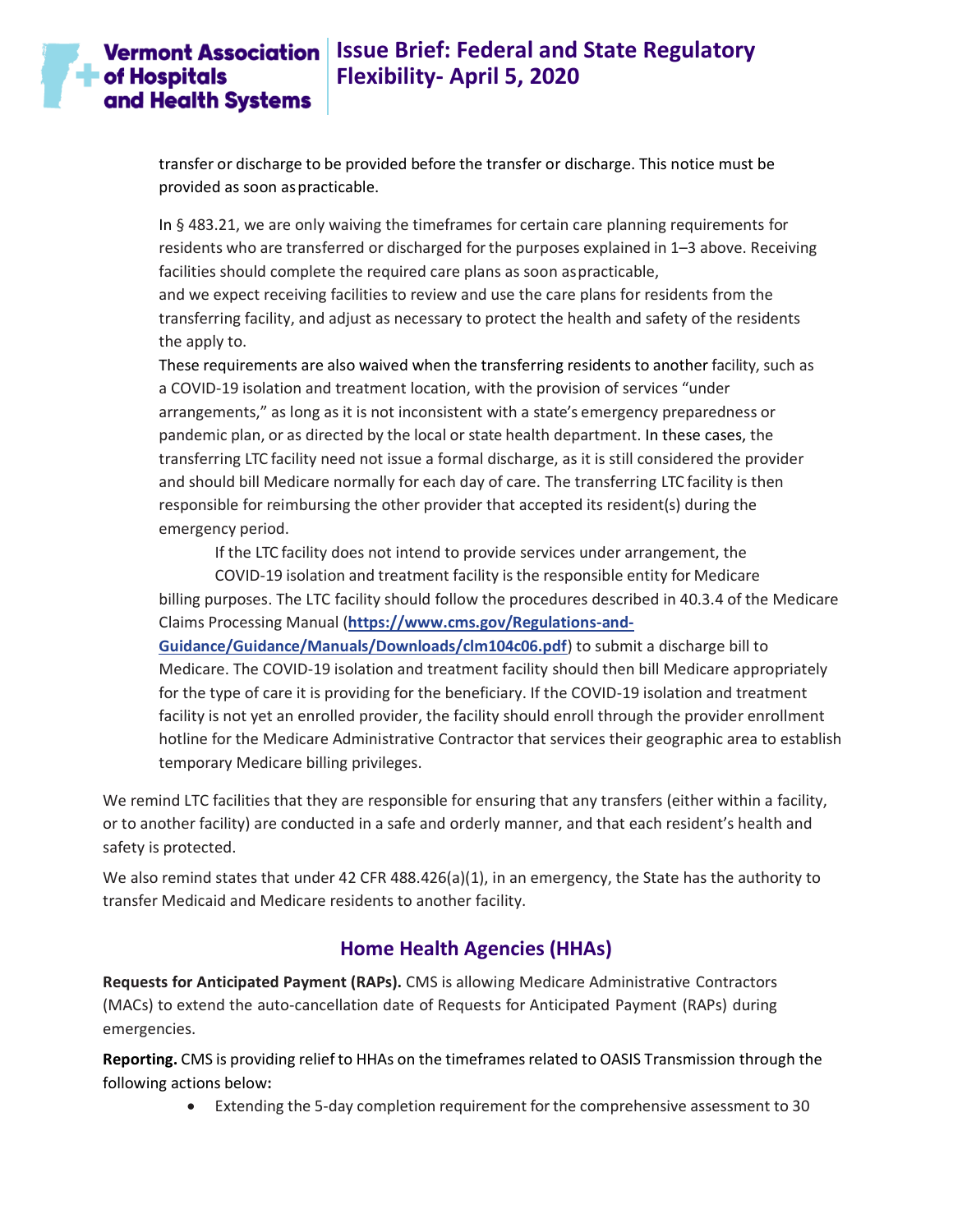

## **Vermont Association** Issue Brief: Federal and State Regulatory **Flexibility- April 5, 2020**

days.

• Waiving the 30-day OASIS submission requirement. Delayed submission is permitted during the PHE.

**Initial Assessments and Homebound Status.** CMS is waiving the requirements at 42 CFR §484.55(a) to allow HHAs to perform Medicare-covered initial assessments and determine patients' homebound status remotely or by record review.

**Waive onsite visits for HHA Aide Supervision.** CMS is waiving the requirements at 42CFR §484.80(h), which require a nurse to conduct an onsite visit every two weeks. This would include waiving the requirements for a nurse or other professional to conduct an onsite visit every two weeks to evaluate if aides are providing care consistent with the care plan, as this may not be physically possible for a period of time. This waiver is also temporarily suspending the 2-week aide supervision by a registered nurse for home health agencies requirement at §484.80(h)(1), but virtual supervision is encouraged during the period of the waiver**.**

## **Hospice**

<span id="page-14-0"></span>**Waive Requirement for Hospices to Use Volunteers**. CMS is waiving the requirement at 42 CFR §418.78(e) that hospices are required to use volunteers (including at least 5% of patient care hours). It is anticipated that hospice volunteer availability and use will be reduced related to COVID-19 surge and potential quarantine.

**Comprehensive Assessments.** CMS is waiving certain requirements at 42 CFR §418.54 related to updating comprehensive assessments of patients. This waiver applies the timeframes for updates to the comprehensive assessment found at §418.54(d). Hospices must continue to complete the required assessments and updates, however, the timeframes for updating the assessment may be extended from 15 to 21 days.

**Waive Non-Core Services.** CMS is waiving the requirement for hospices to provide certain non-core hospice services during the national emergency, including the requirements at 42 CFR §418.72 for physical therapy, occupational therapy, and speech-languagepathology.

**Waived Onsite Visits for Hospice Aide Supervision.** CMS is waiving the requirements at 42 CFR §418.76(h), which require a nurse to conduct an onsite supervisory visit every two weeks. This would include waiving the requirements for a nurse or other professional to conduct an onsite visit every two weeks to evaluate if aides are providing care consistent with the care plan, as this may not be physically possible for a period oftime.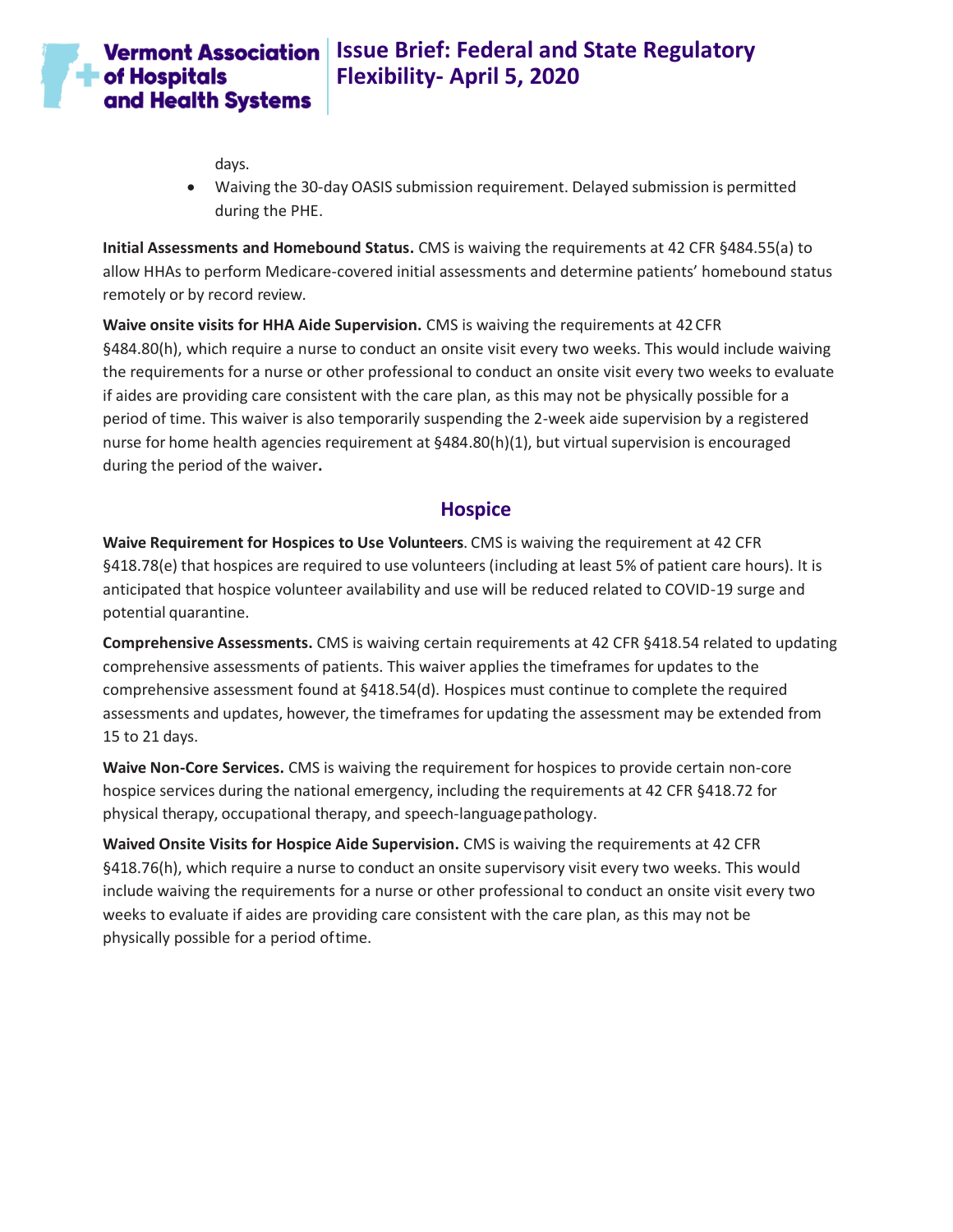

## <span id="page-15-0"></span>**State Regulatory Flexibility**

#### <span id="page-15-1"></span>**PROVIDER LICENSING:**

- For a chart outlining COVID-19 licensure flexibilities, go [here.](https://vahhs.org/client_media/files/Coronavirus/VT%20Licensure%20COVID%2019%203%2024%2020%20v3.pdf)
- [Board of Medical Practice](https://www.healthvermont.gov/health-professionals-systems/board-medical-practice/COVID19)
- [Office of Professional Regulation](https://sos.vermont.gov/opr/about-opr/covid-19-response/)

<span id="page-15-2"></span>**TELEHEALTH INFORMATION**: g[o here](https://www.vpqhc.org/statewide-telehealth-work-group) for comprehensive information on the latest policies and practical advice for telehealth expansion.

<span id="page-15-3"></span>**HOSPITAL LICENSING EMERGENCY RULES, VDH 3/27**: G[o here.](https://www.healthvermont.gov/sites/default/files/documents/pdf/Hospital%20Licensing%20Rule%20-%20E-filing%20Clean%20Text%20.pdf) VDH will apply federal flexibilities at the state level.

<span id="page-15-4"></span>**SUSPENSION OF INSURER CREDENTIALING VERIFICATION PRACTICE, DFR 3/20**: G[o here.](https://dfr.vermont.gov/reg-bul-ord/suspension-credentialing-verification-practices) The purpose of this emergency rule is to relax provider credentialing requirements in order to facilitate the reimbursement through commercial insurance during the State of Emergency for health care services provided by physicians or other health care professionals who hold an equivalent license in another State.

#### <span id="page-15-5"></span>**SUMMARY OF H.742**

For the full bill, go [here.](https://legislature.vermont.gov/Documents/2020/Docs/BILLS/H-0742/H-0742%20As%20Passed%20by%20Both%20House%20and%20Senate%20Unofficial.pdf) For the official summary, go [here.](https://legislature.vermont.gov/Documents/2020/WorkGroups/House%20Appropriations/Bills/H.742/H.742~Jennifer%20Carbee,%20Legislative%20Counsel~Section%20by%20Section%20-%20as%20recommended%20by%20Senate%20Committee%20on%20Health%20and%20Welfare~3-25-2020.pdf)

#### <span id="page-15-6"></span>**Financial Assistance**

- Modify or postpone hospital provider tax this needs to be a legislative change
- Medicaid testified to the mechanisms they already have to financially support the health care system
	- o Suspend provider tax
	- o Exploring payment to health care providers in absence of claims or utilization due to COVID-19
	- o Potential advantageous change in payment methodology to FQHCs and Rural Health Clinics, if necessary
- Medicaid-funded facilities providing 24-hour per day services, such as long-term care facilities may be reimbursed by AHS for bed-hold days.

#### <span id="page-15-7"></span>**Regulatory Flexibility**

- Variance in state regulatory standards, including:
	- o Hospital licensing
	- o Hospital reporting
	- o Nursing home licensing and operations
	- o Home health licensing and operations
	- o Child care licensing regulations
	- o Public assistance program regulations
	- o Other rules and standards under AHS